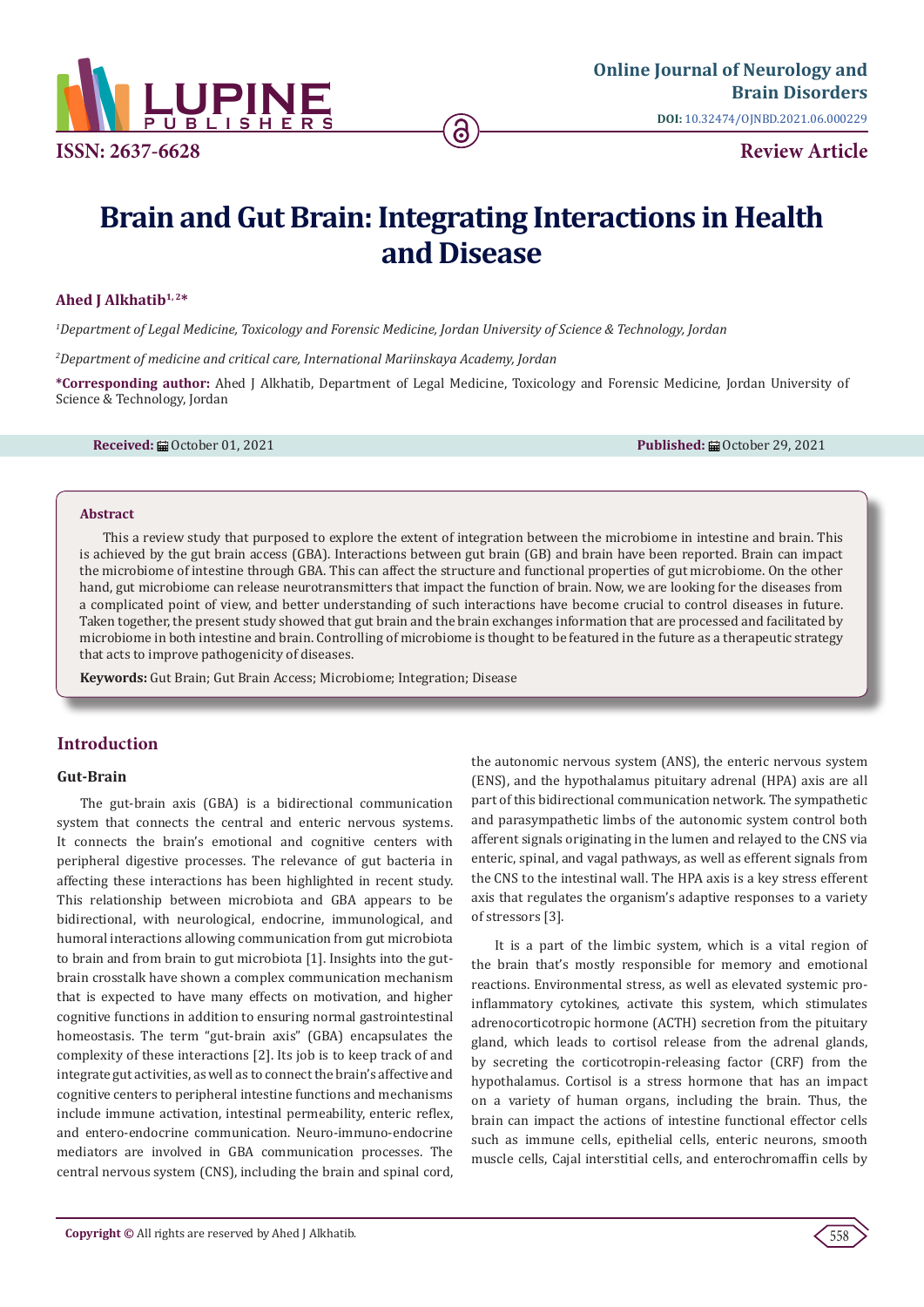combining neurological and hormonal lines of communication. These same cells, on the other hand, are influenced by the gut microbiota [4], which has lately been studied for its role in braingut reciprocal connections. The concept of a microbiome GBA is starting to gain traction. The enteric microbiota is found in the human gastrointestinal system, and while each person's microbiota profile is unique, the relative abundance and distribution of these bacterial phylotypes along the intestine are similar in healthy people. Firmicutes and Bacteroides are the two most prominent phyla, accounting for at least 34% of the microbiome [5]. This microbial population plays a crucial role in the host's metabolic and physiological activities, as well as maintaining its homeostasis during life.

## **The Microbiota's Role in GBA**

The enteric microbiota appears to have a significant impact on GBA, interacting not only locally with intestinal cells and the ENS, but also directly with the CNS via neuroendocrine and metabolic pathways. The most persuasive evidence of a gut microbe-brain relationship in humans came more than 25 years ago, when doctors saw that patients with hepatic encephalopathy improved dramatically after taking antibiotics [6]. Meanwhile, new evidence suggests that the microbiota has a role in anxiety and depressivelike behaviors [7,8], as well as dysbiosis in autism. Autistic people, in fact, have different microbiotas depending on the severity of the disorder [8,9]. Dysbiosis is also seen in functional gastrointestinal disorders (FGID), which are linked to a disturbance of GBA and are highly associated with mood disorders [10-12]. Both brain-gut and gut-brain dysfunctions have been documented, with the former being more prevalent in irritable bowel syndrome (IBS) [13]. The disruption of the GBA produces abnormalities in intestinal motility and secretion, as well as visceral hypersensitivity and entero-endocrine and immune system cellular modifications. The presence in IBS patients of alterations in microbiota composition with defects both in its stability and diversity, the development of post-infectious IBS, the possible coexistence with small intestinal bacterial overgrowth, and the efficacy of tr have all been linked to the microbiota [14]. Furthermore, the IBS-specific phenotype of visceral hypersensitivity can be transmitted to previously germfree rats via the microbiome of IBS patients [15]. The simultaneous dysregulation of both GBA and the gut microbiota in the etiology of IBS has led to the suggestion that this FGID be classified as a microbioma-GBA illness [16].

# **Actions from the Microbiota of the Stomach to that of the Brain**

There has been a surge in experimental study, mostly on animals, aiming at determining the role of the microbiota in GBA modulation. The use of germ-free (GF) animals, probiotics, antibiotics, and infection studies [17] have all been employed as technical solutions. Bacterial colonization of the gut is critical for the growth and maturation of both the ENS and the CNS, according to studies in GF animals [18,19]. The absence of microbial colonization is linked to changes in neurotransmitter expression and turnover in both nervous systems [20], as well as sensory-motor changes in the gut, including delayed gastric emptying and intestinal transit [21], reduced migrating motor complex cyclic recurrence and distal propagation [22], and enlarged cecal size [23]. Reduced gene expression of enzymes involved in the production and transport of neurotransmitters, as well as that of muscle contractile proteins, was linked to neuromuscular defects [24]. After animal colonization in a bacterial species-specific manner, all these aberrations are restored. Microbiota modulates stress reactivity and anxietylike behavior, as well as regulating the set point for HPA activity, according to studies conducted on GF animals. In general, these animals had lower anxiety [25] and a higher stress response with higher levels of ACTH and cortisol [26]. Microbial colonization of the gut normalizes the axis in an age-dependent manner, with reversibility of the exaggerated stress response observed only in very young mice after GF colonization, indicating the existence of a critical period during which neural regulation plasticity is sensitive to microbiota input [27]. Memory dysfunction has also been documented in GF mice [28] which is likely due to decreased production of brain-derived neurotrophic factor (BDNF), one of the most critical factors involved in memory. This molecule is a neurotrophic factor that affects various aspects of brain processes and cognitive functions, as well as muscle repair, regeneration, and differentiation [29]. It is mostly found in the hippocampus and cerebral cortex. Finally, since an increase in serotonin turnover and changed levels of associated metabolites have been found in the limbic system of GF mice [30], the presence of the microbiota leads in modulation of the serotoninergic system. Studies on the influence of gut microbiota alteration using probiotics and/or antibiotics have further backed up the impact of bacteria on GBA. Microbiota influences anxiety and the HPA system via affecting brain neurochemistry, according to these research [31]. GABA mRNA in the brain was altered in a region-dependent manner after chronic treatment with Lactobacillus rhamnosus JB-1. GABAB1b rose in the cortical cingulate and prelimbic areas while decreasing in the hippocampus, amygdala, and locus coeruleus in compared to mice on a regulated diet. The expression of GABAA2 mRNA was reduced in the prefrontal cortex and amygdala but increased in the hippocampus. Probiotics, on the other hand, reduced stressinduced cortisol release, as well as anxiety and depression-related behavior [32].

Similarly, in specific-pathogen-free animals, transitory changes in microbiota composition caused by oral antimicrobials (neomycin, bacitracin, and pimaricin) boosted exploratory behavior and BDNF expression in the hippocampus region [33]. Furthermore, in a rat model of IBS, changing the microbiota composition with the probiotic's association VSL#3 causes an increase in BDNF expression, mitigation of age-related changes in the hippocampus [34], and reversion of neonatal maternal separation-induced visceral hypersensitivity [35]. A change in the expression of subsets of genes implicated in pain transmission and inflammation has also been documented in this later model of stress, which was reset by the early life administration of probiotics. The vagus nerve, which

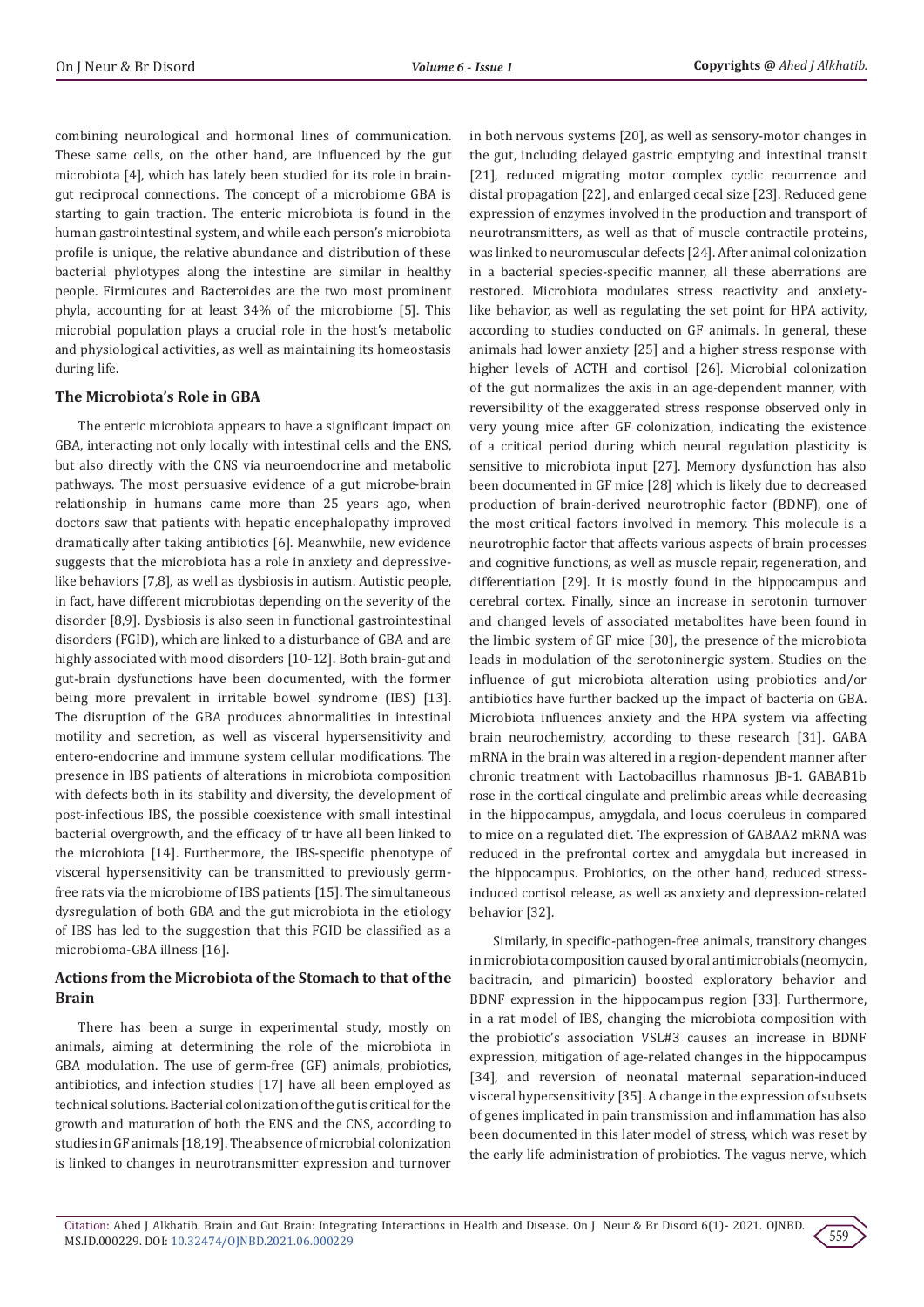conveys information from the luminal environment to the CNS, appears to be involved in microbial communication with the brain. In fact, vagotomized mice showed no neurochemical or behavioral effects, indicating that the vagus is the key modulatory constitutive communication channel between the microbiota and the brain [32].

The anxiolytic effect produced with a therapy with Bifidobacterium longum in a model of chronic colitis associated with anxiety-like behavior was lacking in mice that were vagotomized before the development of colitis [36]. Microbiota may interact with GBA by a variety of methods, the most important of which is likely modification of the intestinal barrier, which can affect all of the underlying compartments. As recently documented in an animal model of water avoidance stress, probiotic species-specific central effects are linked to the restoration of tight-junction integrity and the protection of the intestinal barrier. Pretreatment of rats with a probiotic formulation containing Lactobacillus helveticus R0052 and Bifidobacterium longum R0175 restored tight junction barrier integrity and reduced HPA axis and autonomic nervous system activity, as measured by plasma cortisol and catecholamine levels. Probiotics also reduced alterations in hippocampus neurogenesis and expression of synaptic plasticity-related genes in the hypothalamus. Microbiota can also interact with GBA by modulating afferent sensory nerves, as demonstrated by Lactobacillus reuteri, which affects gut motility and pain perception by increasing their excitability by blocking calcium-dependent potassium channel opening [37].

Microbiota can also alter ENS function by manufacturing chemicals that act as local neurotransmitters, such as GABA, serotonin, melatonin, histamine, and acetylcholine [38], as well as generating a physiologically active form of catecholamines in the gut lumen [39]. Lactobacilli also create nitric oxide [40] and hydrogen sulfide, which affects gut motility by interacting with the vanilloid receptor on capsaicin-sensitive nerve fibers [41]. Bacterial metabolites are also attracted to the ENS. Short-chain fatty acids (SCFAs), such as butyric acid, propionic acid, and acetic acid, are one of the main products of bacterial metabolism and can stimulate sympathetic nervous system [42], mucosal serotonin release [43], and alter memory and learning processes [44]. In this context, it's worth noting that dietary alteration of microbiota may have an impact on behavior. Mice fed a 50 percent lean ground beef diet had a higher diversity of gut flora than mice fed regular rodent chow, as well as more physical activity, reference memory, and less anxiety-like behavior [45]. Given the ability of gut microbiota to alter nutrient availability and the close relationship between nutrient sensing and peptide secretion by enteroendocrine cells, microbiota-GBA interaction could also occur through the release of biologically active peptides from enteroendocrine cells that can affect the GBA [46]. Galanin, for example, increases glucocorticoid production from the adrenal cortex via stimulating the central branch of the HPA axis (i.e., the release of CRF and ACTH). Galanin can also promote adrenocortical cell cortisol secretion and adrenal medulla norepinephrine release directly [47]. In humans, ghrelin

has a strong ACTH/cortisol-releasing action, and it is thought to play a role in the modulation of the HPA response to stress and nutritional/metabolic changes [48].

Finally, mucosal immune activation is influenced by bacteria. Increased substance P expression in the ENS is caused in rats after treatment with oral antimicrobials, a result that is reversed by the administration of Lactobacillus paracasei, which also reduces antibiotic-induced visceral hypersensitivity [49]. Proteases may play a role in the effects of microbiota on immunological activation. These enzymes become the end-stage effectors of mucosal and enteric neuronal injury in intestinal-immune related diseases [50]. Increased protease concentrations have been seen in IBS patients' feces, which have been linked to certain intestinal bacterial species [51].

 In IBS, the current working concept is that an aberrant microbiota triggers mucosal innate immune responses, which increase epithelial permeability, activate nociceptive sensory pathways, and dysregulate the enteric nervous system [52]. The effects of Helicobacter pylori (H. pylori), a gastric mucosa-colonizing bacterium, on the GBA may be mediated via similar processes. The effects of this microorganism could be caused by both neurogenic inflammatory processes and a lack of microelements because of functional and morphological abnormalities in the digestive tract [53]. Nonetheless, unambiguous evidence on the direct and immediate effects of H. pylori infection on the GBA are still absent, and the connection between functional dyspepsia and H. pylori infection in clinical practice is not well characterized. In fact, the number of people who need to be treated to cure one incidence of dyspepsia is 14 (95 percent CI 10-25, implying that the increase in H. pylori related upper FGID has a complex origin [54].

## **From Brain to Gut Microbiota**

Different types of psychological stressors, regardless of length, affect the composition and total biomass of the intestinal microbiota. Also, the use of short stressors effects the microbiota, being the exposure to social stressor for only 2 h considerably able to change the community profile and to diminish the relative proportions of the key microbiota phyla [55]. These effects may be mediated both directly by host-enteric microbiota signaling and indirectly by changes in the intestinal milieu via the parallel neuroendocrine output efferent systems (i.e., autonomic nervous system and HPA). The so-called "emotional motor system" [2] is made up of several efferent neural pathways that are linked to painmodulator endogenous pathways. The direct influence is mediated through the secretion of signaling molecules by neurons, immune cells, and enterocromaffin cells, which may change microbiota and is regulated by the brain. Communication between CNS effectors and bacteria relies on the presence of neurotransmitter receptors on bacteria. Several studies have found that bacteria have binding sites for enteric neurotransmitters produced by the host, which can impact the function of microbiota components, adding to an increased risk of inflammatory disease [56]. Pseudomonas

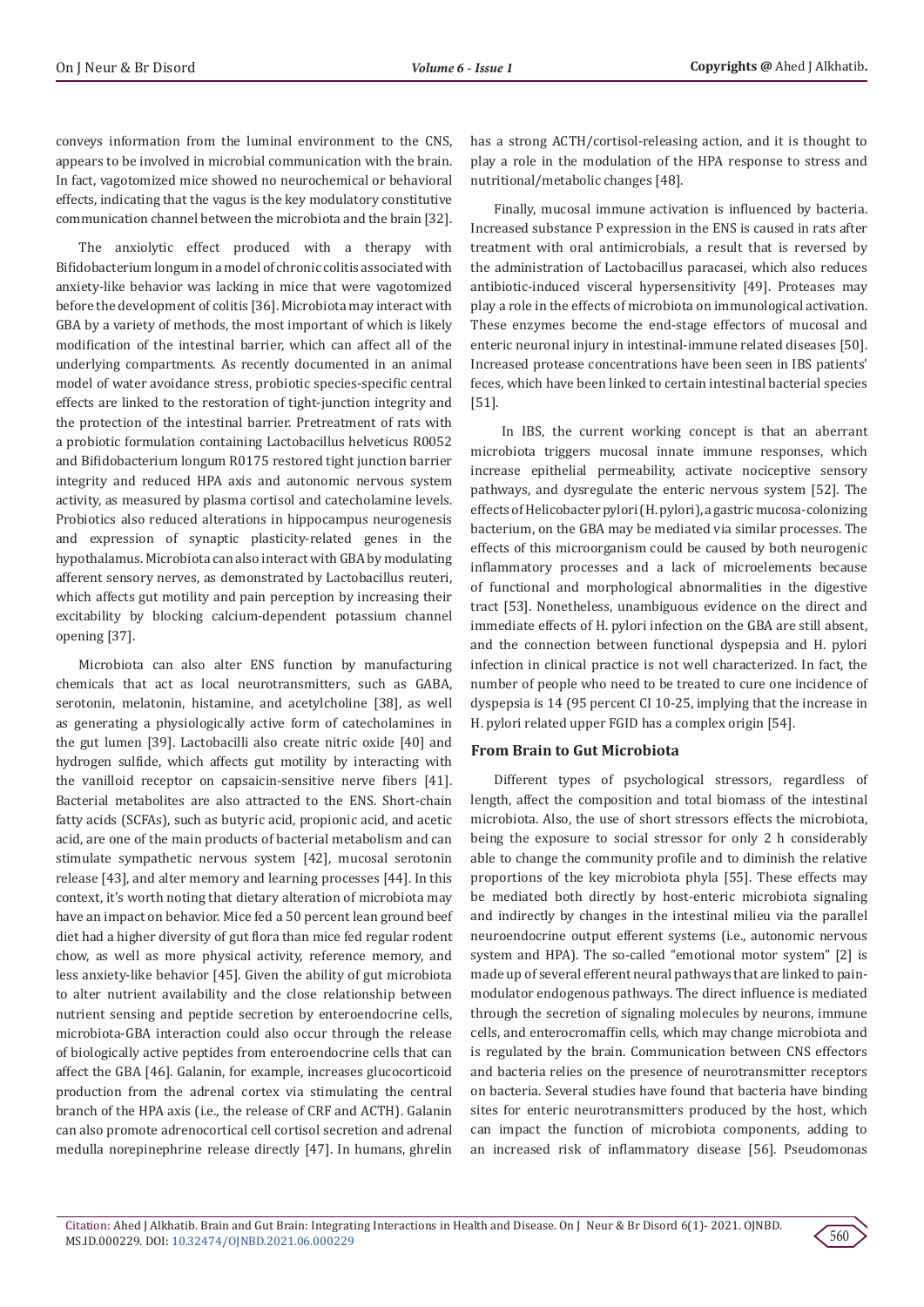fluorescens has been found to have a high affinity for the GABA system, with binding characteristics like those of a brain receptor [57].

A receptor for host-derived epinephrine/norepinephrine exists in Escherichia coli O157:H7, which can be inhibited specifically by adrenergic antagonists [58]. Furthermore, the brain plays a key role in the regulation of gut functions such as motility, acid, bicarbonate, and mucus secretion, intestinal fluid handling, and mucosal immune response, all of which are critical for the maintenance of the mucus layer and biofilm, where individual bacteria grow in a variety of microhabitats and metabolic niches associated with the mucosa [59]. The disruption of the usual mucosal environment caused by GBA dysfunction can then impact gut flora. Stress increases fluctuation in size and quality of mucus discharge [60]. In dogs, acoustic stress alters postprandial motility, delaying the recovery of the migrating motor complex pattern and causing a transitory slowdown of stomach emptying [61].

Through the central release of CRF, mental stress also increases the frequency of cecocolonic spike-burst activity [62]. Changes in gastrointestinal transit, both regional and global, can have a significant impact on the delivery of essential nutrients to the enteric bacteria, particularly prebiotics and dietary fiber. Changes in intestinal permeability may also influence microbiota composition and function, allowing bacterial antigens to permeate the epithelium and trigger an immunological response in the mucosa. Acute stress increased colonic paracellular permeability by increasing interferon-g production and decreasing ZO-2 mRNA expression, as well as occluding [63]. The immune system may be modulated by the brain via the ANS. In stress-related muscular failure, the sympathetic branch regulates the number, degranulation, and activity of mast cells, resulting in an imbalance in tryptase and histamine release [64]. Other mast cell products, such as CRF, can increase epithelial permeability to bacteria, allowing bacteria to enter the lamina propria and attack immune cells [2]. Corticotropin-releasing hormone receptors are also involved in colonic barrier malfunction in adult rats as a result of mild stress in neonatal mother separation [65], which leads to depression and increased vulnerability to colitis [66]. In rats, bilateral olfactory bulbectomy caused depression-like behavior linked to higher brain CRF expression and serotonin levels, as well as changes in colonic motility and microbial profile [67].

Another proposed stress-induced change in the microbiota habitat is an increase in the release of a-defensin, an antimicrobial peptide, by Paneth cells [68]. Finally, it is worth noting that stressrelated changes in the gut promote the expression of pathogenic bacteria. Pseudomonas aeruginosa expression is induced by norepinephrine produced during surgery, which could lead to gut sepsis [69]. Furthermore, norepinephrine can accelerate the proliferation of various intestinal pathogens and boost the virulent characteristics of Campylobacter jejuni, as well as favor the expansion of non-pathogenic and pathogenic E. coli isolates [70]. Neurodegenerative disorders (NDs) disrupt vital activities not just in the central nervous system (CNS), but also in the gut, implying that they affect both CNS and gut-innervating neurons. Although the CNS biology of NDs is still being researched, little is known about how gut-innervating neurons, such as those that connect the gut to the brain, are impacted by or involved in the etiology of these debilitating and progressive illnesses. Recent research has revealed how the CNS and gut biology, with the help of gut-brain connecting neurons, control each other's functions [71].

In the clinical management of inflammatory bowel disease, malnutrition is a key issue (IBD). Our knowledge of the relationship between eating behavior and intestinal inflammation is still in its early stages. Patients with active Crohn's disease have high hedonic food urges and emotional eating patterns, which may help to alleviate symptoms of low mood, anxiety, and sadness. IBD patients' impulsivity features may lead them to appealing food intake as an immediate reward rather than future health concerns. In ileal inflammation, the peptide response of enteroendocrine cells (EEC) to food intake is upregulated, which could lead to changes in gut– brain transmission, which could affect appetite and eating behavior. In conclusion, eating behavior in intestinal inflammation may be influenced by a complex interplay of gut peptides, psychological and cognitive factors, disease-related symptoms, and inflammatory burden [72].

Malnutrition is a significant issue in the treatment of inflammatory bowel diseases (IBD), Crohn's disease (CD), and ulcerative colitis (UC). Malnutrition can be caused by a variety of factors, including inadequate dietary intake, micronutrient deficits caused by poor nutrient use or loss, and malabsorption caused by mucosal inflammation or resection [73]. Furthermore, increased protein catabolism rates [74]. in response to increased protein requirements ascribed to intestinal and systemic inflammation are linked to the negative nitrogen balance seen in CD (e.g., acute-phase protein, pro-inflammatory cytokine, and fecal calprotectin FCP production). Malnutrition is exacerbated by a number of additional factors, including illness load, appetite loss, disordered eating, and other related symptoms including nausea and diarrhea, all of which have a detrimental influence on IBD patients' quality of life [72].

#### **Conclusions**

The present study showed that gut brain and the brain exchanges information that are processed and facilitated by microbiome in both intestine and brain. Controlling of microbiome is thought to be featured in the future as a therapeutic strategy that

acts to improve pathogenicity of diseases.

#### **References**

- 1. [Carabotti M, Scirocco A, Maselli MA, Severi C \(2015\) The gut-brain axis:](https://www.ncbi.nlm.nih.gov/labs/pmc/articles/PMC4367209/) [Interactions between enteric microbiota, central and enteric nervous](https://www.ncbi.nlm.nih.gov/labs/pmc/articles/PMC4367209/) [systems. Annals of gastroenterology 28\(2\): 203-209.](https://www.ncbi.nlm.nih.gov/labs/pmc/articles/PMC4367209/)
- 2. [Rhee SH, Pothoulakis C, Mayer EA \(2009\) Principles and clinical](https://pubmed.ncbi.nlm.nih.gov/19404271/) [implications of the brain-gut-enteric microbiota axis. Nat Rev](https://pubmed.ncbi.nlm.nih.gov/19404271/) [Gastroenterol Hepatol 6\(5\): 306-314.](https://pubmed.ncbi.nlm.nih.gov/19404271/)

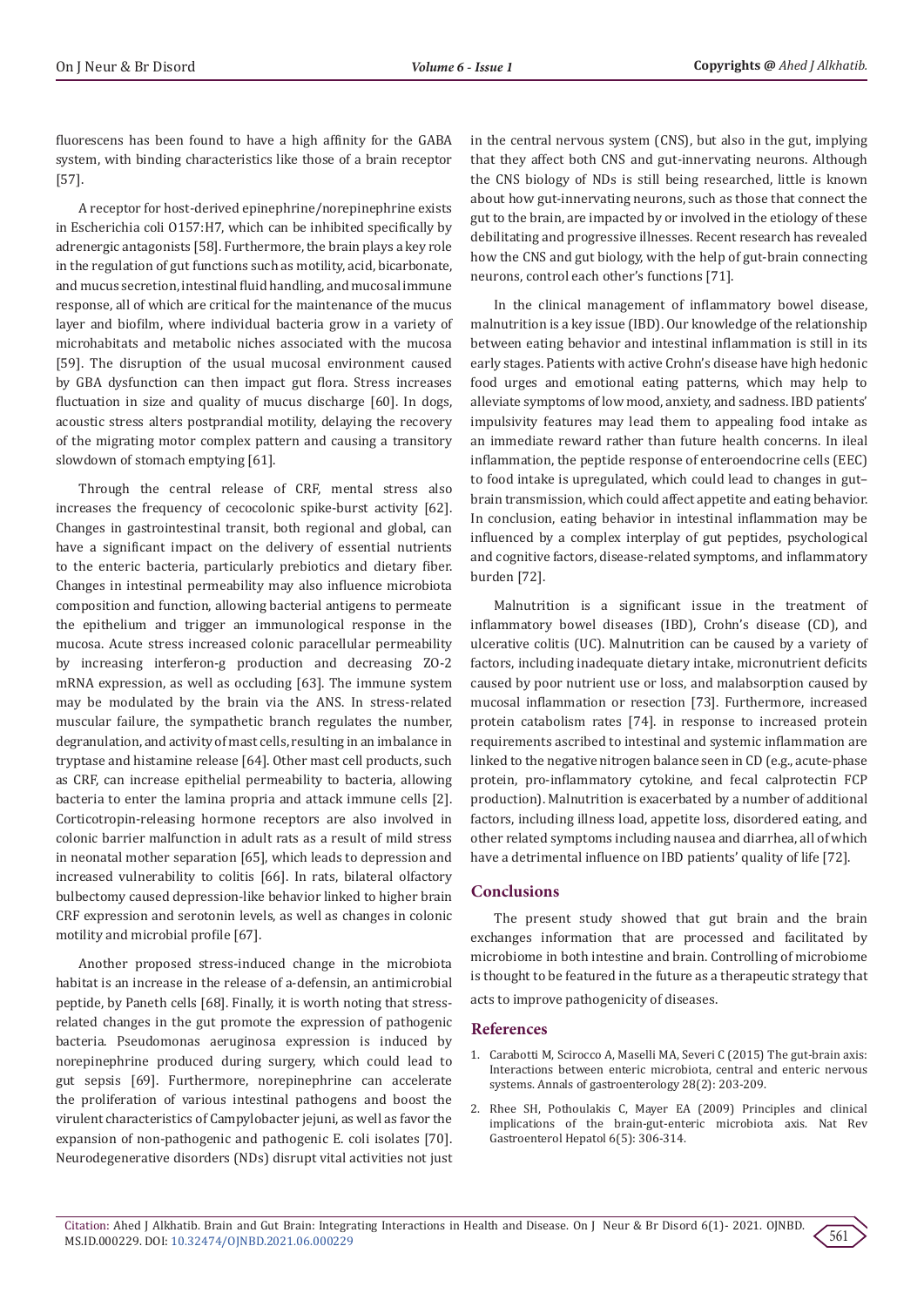- 3. [Tsigos C, Chrousos GP \(2002\) Hypothalamic-pituitary-adrenal axis,](https://pubmed.ncbi.nlm.nih.gov/12377295/)  [neuroendocrine factors and stress. J Psychosom Res 53\(4\): 865-871.](https://pubmed.ncbi.nlm.nih.gov/12377295/)
- 4. [Mayer EA, Padua D, Tillisch K \(2014\) Altered brain-gut axis in autism:](https://pubmed.ncbi.nlm.nih.gov/25145752/)  [Comorbidity or causative mechanisms?. Bioessays 36\(10\): 933-999.](https://pubmed.ncbi.nlm.nih.gov/25145752/)
- 5. [Eckburg PB, Bik EM, Bernstein CN, Purdom E, Dethlefsen L, et al. \(2005\)](https://www.ncbi.nlm.nih.gov/labs/pmc/articles/PMC1395357/)  [Diversity of the human intestinal microbial flora. Science 308\(5728\):](https://www.ncbi.nlm.nih.gov/labs/pmc/articles/PMC1395357/)  [1635-1638.](https://www.ncbi.nlm.nih.gov/labs/pmc/articles/PMC1395357/)
- 6. [Morgan MY \(1991\) The treatment of chronic hepatic encephalopathy.](https://pubmed.ncbi.nlm.nih.gov/1662661/)  [Hepatogastroenterology 38\(5\): 377-387.](https://pubmed.ncbi.nlm.nih.gov/1662661/)
- 7. [Foster JA, McVey Neufeld KA \(2013\) Gut-brain axis: How the microbiome](https://pubmed.ncbi.nlm.nih.gov/23384445/)  [influences anxiety and depression. Trends Neurosci 36\(5\): 305-312.](https://pubmed.ncbi.nlm.nih.gov/23384445/)
- 8. [Naseribafrouei A, Hestad K, Avershina E, M Sekelja, A Linløkken, et al.](https://pubmed.ncbi.nlm.nih.gov/24888394/)  [\(2014\) Correlation between the human fecal microbiota and depression.](https://pubmed.ncbi.nlm.nih.gov/24888394/)  [Neurogastroenterol Motil 26\(8\): 1155-1162.](https://pubmed.ncbi.nlm.nih.gov/24888394/)
- 9. Mayer EA, Savidge T, Shulman RJ (2014) Brain-gut microbiome [interactions and functional bowel disorders. Gastroenterology 146\(6\):](https://pubmed.ncbi.nlm.nih.gov/24583088/)  [1500-1512.](https://pubmed.ncbi.nlm.nih.gov/24583088/)
- 10. [Mayer EA, Tillisch K \(2011\) The brain-gut axis in abdominal pain](https://pubmed.ncbi.nlm.nih.gov/21090962/)  [syndromes. Annu Rev Med 62: 381-396.](https://pubmed.ncbi.nlm.nih.gov/21090962/)
- 11. [Berrill JW, Gallacher J, Hood K, JT Green, SB Matthews, et al. \(2013\) An](https://pubmed.ncbi.nlm.nih.gov/23981191/)  [observational study of cognitive function in patients with irritable bowel](https://pubmed.ncbi.nlm.nih.gov/23981191/)  [syndrome and inflammatory bowel disease. Neurogastroenterol Motil](https://pubmed.ncbi.nlm.nih.gov/23981191/)  [25\(11\): 918-704.](https://pubmed.ncbi.nlm.nih.gov/23981191/)
- 12. [Simrén M, Barbara G, Flint HJ, Brennan M R Spiegel, Robin C Spiller, et](https://pubmed.ncbi.nlm.nih.gov/22730468/)  [al. \(2013\) Intestinal microbiota in functional bowel disorders: A Rome](https://pubmed.ncbi.nlm.nih.gov/22730468/)  [foundation report. Gut 62\(1\): 159-176.](https://pubmed.ncbi.nlm.nih.gov/22730468/)
- 13. [Koloski NA, Jones M, Kalantar J, Weltman M, Zaguirre J, et al. \(2012\)](https://pubmed.ncbi.nlm.nih.gov/22234979/)  [The brain-gut pathway in functional gastrointestinal disorders is](https://pubmed.ncbi.nlm.nih.gov/22234979/)  [bidirectional: A 12-year prospective population-based study. Gut 61\(9\):](https://pubmed.ncbi.nlm.nih.gov/22234979/)  [1284-1290.](https://pubmed.ncbi.nlm.nih.gov/22234979/)
- 14. [Dupont HL \(2014\) Review article: Evidence for the role of gut microbiota](https://pubmed.ncbi.nlm.nih.gov/24665829/)  [in irritable bowel syndrome and its potential influence on therapeutic](https://pubmed.ncbi.nlm.nih.gov/24665829/)  [targets. Aliment Pharmacol Ther 39\(10\): 1033-1042.](https://pubmed.ncbi.nlm.nih.gov/24665829/)
- 15. Crouzet L, Gaultier E, Del [Homme C, C Cartier, E Delmas, et al. \(2013\) The](https://pubmed.ncbi.nlm.nih.gov/23433203/)  [hypersensitivity to colonic distension of IBS patients can be transferred](https://pubmed.ncbi.nlm.nih.gov/23433203/)  [to rats through their fecal microbiota. Neurogastroenterol Moti 25\(4\):](https://pubmed.ncbi.nlm.nih.gov/23433203/)  [272-282.](https://pubmed.ncbi.nlm.nih.gov/23433203/)
- 16. [Kennedy PJ, Cryan JF, Dinan TG, Clarke G \(2014\) Irritable bowel](https://www.ncbi.nlm.nih.gov/labs/pmc/articles/PMC4202342/)  [syndrome: A microbiome-gut-brain axis disorder?. World J Gastroenterol](https://www.ncbi.nlm.nih.gov/labs/pmc/articles/PMC4202342/)  [20\(39\): 14105-14125.](https://www.ncbi.nlm.nih.gov/labs/pmc/articles/PMC4202342/)
- 17. [Bravo JA, Julio-Pieper M, Forsythe P, Kunze W, Dinan TG, et al. \(2012\)](https://pubmed.ncbi.nlm.nih.gov/23041079/)  [Communication between gastrointestinal bacteria and the nervous](https://pubmed.ncbi.nlm.nih.gov/23041079/)  [system. Curr Opin Pharmacol 12\(6\): 667-672.](https://pubmed.ncbi.nlm.nih.gov/23041079/)
- 18. [Barbara G, Stanghellini V, Brandi G, Cremon C, Giovanni DN, et al.](https://pubmed.ncbi.nlm.nih.gov/16279914/)  [\(2005\) Interactions between commensal bacteria and gut sensorimotor](https://pubmed.ncbi.nlm.nih.gov/16279914/)  [function in health and disease. Am J Gastroenterol 100\(11\): 2560-2568.](https://pubmed.ncbi.nlm.nih.gov/16279914/)
- 19. [Stilling RM, Dinan TG, Cryan JF \(2014\) Microbial genes, brain and](https://onlinelibrary.wiley.com/doi/full/10.1111/gbb.12109)  [behaviour - epigenetic regulation of the gut-brain axis. Genes Brain](https://onlinelibrary.wiley.com/doi/full/10.1111/gbb.12109)  [Behav 13\(1\): 69-86.](https://onlinelibrary.wiley.com/doi/full/10.1111/gbb.12109)
- 20. [Clarke G, Grenham S, Scully P, P Fitzgerald, RD Moloney, et al. \(2013\) The](https://www.nature.com/articles/mp201277)  [microbiome-gut-brain axis during early life regulates the hippocampal](https://www.nature.com/articles/mp201277)  [serotonergic system in a sex-dependent manner. Mol Psychiatry 18: 666-](https://www.nature.com/articles/mp201277) [673.](https://www.nature.com/articles/mp201277)
- 21. [Iwai H, Ishihara Y, Yamanaka J, Ito T \(1973\) Effects of bacterial flora on](https://pubmed.ncbi.nlm.nih.gov/4580917/)  [cecal size and transit rate of intestinal contents in mice. Jpn J Exp Med](https://pubmed.ncbi.nlm.nih.gov/4580917/)  [43\(4\): 297-305.](https://pubmed.ncbi.nlm.nih.gov/4580917/)
- 22. Husebye E, Hellströ[m PM, Sundler F, Chen J, Midtvedt T \(2001\) Influence](https://pubmed.ncbi.nlm.nih.gov/11171619/)  [of microbial species on small intestinal myoelectric activity and transit](https://pubmed.ncbi.nlm.nih.gov/11171619/)

[in germ-free rats. Am J Physiol Gastrointest Liver Physiol 280\(3\): 368-](https://pubmed.ncbi.nlm.nih.gov/11171619/) [380.](https://pubmed.ncbi.nlm.nih.gov/11171619/)

- 23. [Wostmann E, Bruckner-Kardoss E \(1959\) Development of cecal](https://pubmed.ncbi.nlm.nih.gov/13846013/) [distention in germ-free baby rats. Am J Physiol 197: 1345-1346.](https://pubmed.ncbi.nlm.nih.gov/13846013/)
- 24. [Hooper LV, Wong MH, Thelin A, Hansson L, Falk PG, et al. \(2001\)](https://pubmed.ncbi.nlm.nih.gov/11157169/) [Molecular analysis of commensal host-microbial relationships in the](https://pubmed.ncbi.nlm.nih.gov/11157169/) [intestine. Science 291\(5505\): 881-884.](https://pubmed.ncbi.nlm.nih.gov/11157169/)
- 25. [Nishino, Mikami K, Takahashi H, Tomonaga S, Furuse M, et al. \(2013\)](https://pubmed.ncbi.nlm.nih.gov/23480302/) [Commensal microbiota modulate murine behaviors in a strictly](https://pubmed.ncbi.nlm.nih.gov/23480302/) [contamination-free environment confirmed by culture-based methods.](https://pubmed.ncbi.nlm.nih.gov/23480302/) [Neurogastroenterol Motil 25\(6\): 521-528.](https://pubmed.ncbi.nlm.nih.gov/23480302/)
- 26. [Neufeld KM, Kang N, Bienenstock J, Foster JA \(2011\) Reduced anxiety](https://pubmed.ncbi.nlm.nih.gov/21054680/)[like behavior and central neurochemical change in germ-free mice.](https://pubmed.ncbi.nlm.nih.gov/21054680/) [Neurogastroenterol Motil 23\(3\): 255-264.](https://pubmed.ncbi.nlm.nih.gov/21054680/)
- 27. [Sudo N, Chida Y, Aiba Y, Junko Sonoda, Naomi Oyama, et al. \(2004\)](https://pubmed.ncbi.nlm.nih.gov/15133062/) [Postnatal microbial colonization programs the hypothalamic-pituitary](https://pubmed.ncbi.nlm.nih.gov/15133062/)[adrenal system for stress response in mice. J Physiol 558\(1\): 263-275.](https://pubmed.ncbi.nlm.nih.gov/15133062/)
- 28. [Gareau MG, Wine E, Rodrigues DM, JH Cho, MT Whary, et al. \(2011\)](https://pubmed.ncbi.nlm.nih.gov/20966022/) [Bacterial infection causes stress-induced memory dysfunction in mice.](https://pubmed.ncbi.nlm.nih.gov/20966022/) [Gut 60\(3\): 307-317.](https://pubmed.ncbi.nlm.nih.gov/20966022/)
- 29. [Al-Qudah M, Anderson CD, Mahavadi S, ZL Bradley, HI Akbarali, et](https://pubmed.ncbi.nlm.nih.gov/24356881/) [al. \(2014\) Brain-derived neurotrophic factor enhances cholinergic](https://pubmed.ncbi.nlm.nih.gov/24356881/) [contraction of longitudinal muscle of rabbit intestine via activation of](https://pubmed.ncbi.nlm.nih.gov/24356881/) [phospholipase C. Am J Physiol Gastrointest Liver Physiol 306\(4\): 328-](https://pubmed.ncbi.nlm.nih.gov/24356881/) [337.](https://pubmed.ncbi.nlm.nih.gov/24356881/)
- 30. [Diaz Heijtz R, Wang S, Anuar F, Qian Y, Björkholm B, et al. \(2011\) Normal](https://www.pnas.org/content/108/7/3047) [gut microbiota modulates brain development and Behavior. Proc Natl](https://www.pnas.org/content/108/7/3047) [Acad Sci U S A 108\(7\): 3047-3052.](https://www.pnas.org/content/108/7/3047)
- 31. [Saulnier DM, Ringel Y, Heyman MB, Jane A Foster, Premysl Bercik, et](https://pubmed.ncbi.nlm.nih.gov/23202796/) [al. \(2013\) The intestinal microbiome, probiotics and prebiotics in](https://pubmed.ncbi.nlm.nih.gov/23202796/) [neurogastroenterology. Gut Microbes 4\(1\):17-27.](https://pubmed.ncbi.nlm.nih.gov/23202796/)
- 32. [Bravo JA, Forsythe P, Chew MV, Escaravage E, Savignac HM, et al. \(2011\)](https://www.pnas.org/content/108/38/16050) [Ingestion of Lactobacillus strain regulates emotional behavior and](https://www.pnas.org/content/108/38/16050) [central GABA receptor expression in a mouse via the vagus nerve. Proc](https://www.pnas.org/content/108/38/16050) [Natl Acad Sci U S A 108\(38\): 16050-16055.](https://www.pnas.org/content/108/38/16050)
- 33. [Bercik P, Denou E, Collins J, Jackson W, Lu J, e t al. \(2011\) The intestinal](https://pubmed.ncbi.nlm.nih.gov/21683077/) [microbiota affect central levels of brain-derived neurotropic factor and](https://pubmed.ncbi.nlm.nih.gov/21683077/) [behavior in mice. Gastroenterology 141\(2\): 599-609.](https://pubmed.ncbi.nlm.nih.gov/21683077/)
- 34. [Distrutti E, O Reilly JA, McDonald C, Cipriani S, Renga B, et al. \(2014\)](https://pubmed.ncbi.nlm.nih.gov/25202975/) [Modulation of intestinal microbiota by the probiotic VSL#3 resets brain](https://pubmed.ncbi.nlm.nih.gov/25202975/) [gene expression and ameliorates the age-related deficit in LTP. PLoS One](https://pubmed.ncbi.nlm.nih.gov/25202975/) [9\(9\): 106503.](https://pubmed.ncbi.nlm.nih.gov/25202975/)
- 35. [Distrutti E, Cipriani S, Mencarelli A, Renga B, Fiorucci S \(2013\) Probiotics](https://pubmed.ncbi.nlm.nih.gov/23691109/) [VSL#3 protect against development of visceral pain in murine model of](https://pubmed.ncbi.nlm.nih.gov/23691109/) [irritable bowel syndrome. PLoS One 8\(5\): e63893.](https://pubmed.ncbi.nlm.nih.gov/23691109/)
- 36. [Bercik P, Park AJ, Sinclair D, Khoshdel A, Lu J, et al. \(2011\) The anxiolytic](https://pubmed.ncbi.nlm.nih.gov/21988661/) [effect of Bifidobacterium longum NCC3001 involves vagal pathways](https://pubmed.ncbi.nlm.nih.gov/21988661/) [for gut-brain Communication. Neurogastroenterol Motil 23\(12\): 1132-](https://pubmed.ncbi.nlm.nih.gov/21988661/) [1139.](https://pubmed.ncbi.nlm.nih.gov/21988661/)
- 37. [Kunze WA, Mao YK, Wang B, Huizinga JD, Ma X, et al. \(2009\) Lactobacillus](https://pubmed.ncbi.nlm.nih.gov/19210574/) [reuteri enhances excitability of colonic AH neurons by inhibiting](https://pubmed.ncbi.nlm.nih.gov/19210574/) [calcium-dependent potassium channel opening. J Cell Mol Med 13\(8B\):](https://pubmed.ncbi.nlm.nih.gov/19210574/) [2261-2270.](https://pubmed.ncbi.nlm.nih.gov/19210574/)
- 38. [Iyer LM, Aravind L, Coon SL, Klein DC, Koonin EV \(2004\) Evolution of](https://pubmed.ncbi.nlm.nih.gov/15219393/) [cell-cell signaling in animals: did late horizontal gene transfer from](https://pubmed.ncbi.nlm.nih.gov/15219393/) [bacteria have a role?. Trends Genet 20\(7\): 292-299.](https://pubmed.ncbi.nlm.nih.gov/15219393/)
- 39. [Asano Y, Hiramoto T, Nishino R, Yuji Aiba, Tae Kimura, et al. \(2012\)](https://pubmed.ncbi.nlm.nih.gov/23064760/) [Critical role of gut microbiota in the production of biologically active,](https://pubmed.ncbi.nlm.nih.gov/23064760/) [free catecholamines in the gut lumen of mice. Am J Physiol Gastrointest](https://pubmed.ncbi.nlm.nih.gov/23064760/) [Liver Physiol 303\(11\): 1288-1295.](https://pubmed.ncbi.nlm.nih.gov/23064760/)

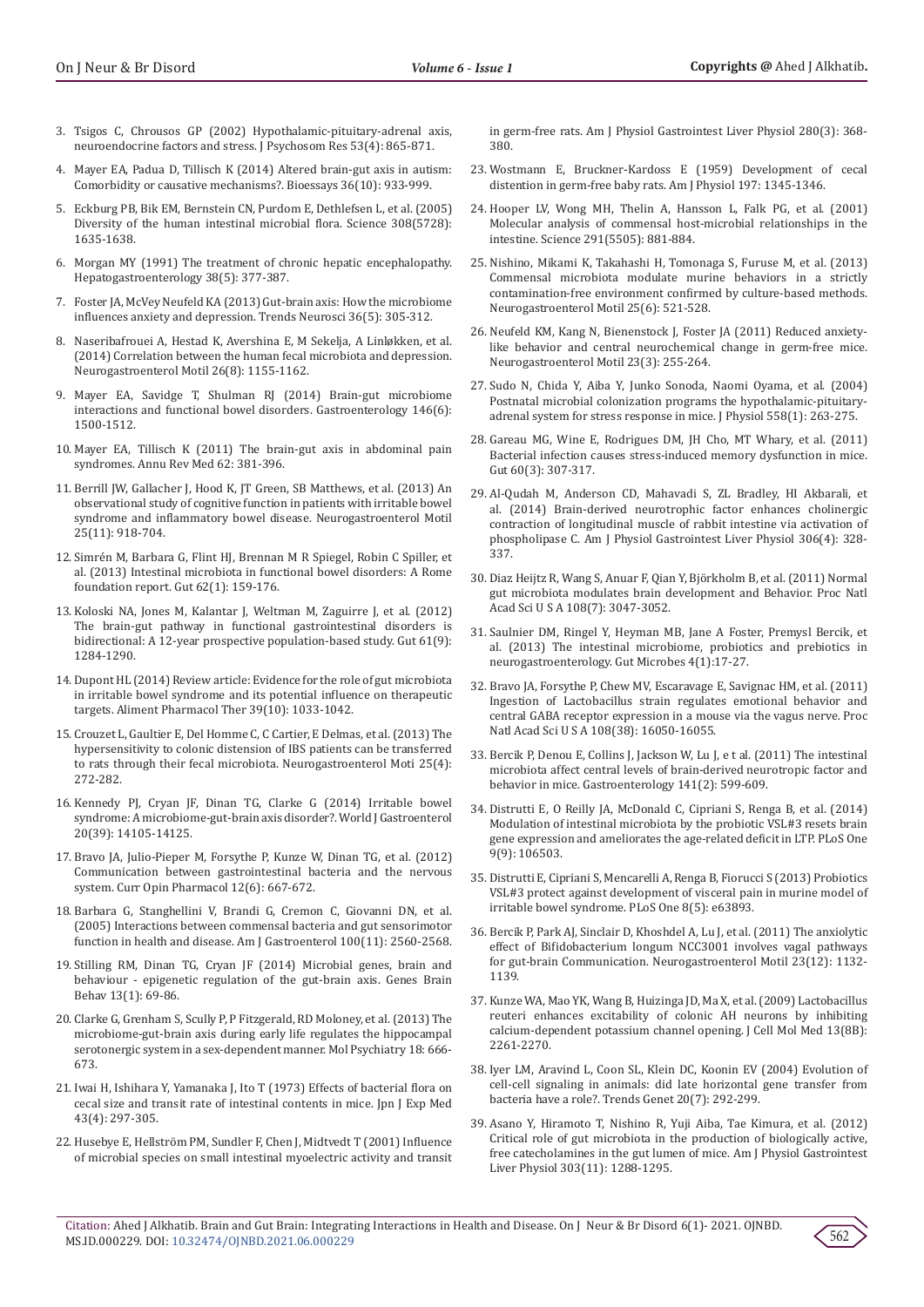- 40. [Sobko T, Huang L, Midtvedt T, Elisabeth Norin, Lars E Gustafsson, et al.](https://pubmed.ncbi.nlm.nih.gov/16934682/)  [\(2006\) Generation of NO by probiotic bacteria in the gastrointestinal](https://pubmed.ncbi.nlm.nih.gov/16934682/)  [Tract. Free Radic Biol Med 41: 985-991.](https://pubmed.ncbi.nlm.nih.gov/16934682/)
- 41. [Schicho R, Krueger D, Zeller F, Claus Werner Hann Von Weyhern,](https://pubmed.ncbi.nlm.nih.gov/17101327/)  [Thomas Frieling, et al. \(2006\) Hydrogen sulfide is a novel prosecretory](https://pubmed.ncbi.nlm.nih.gov/17101327/)  [neuromodulator in the Guinea-pig and human colon. Gastroenterology](https://pubmed.ncbi.nlm.nih.gov/17101327/)  [131: 1542-1552.](https://pubmed.ncbi.nlm.nih.gov/17101327/)
- 42. [Kimura I, Inoue D, Maeda T, Takafumi H, Atsuhiko I, et al. \(2011\) Short](https://pubmed.ncbi.nlm.nih.gov/21518883/)[chain fatty acids and ketones directly regulate sympathetic nervous](https://pubmed.ncbi.nlm.nih.gov/21518883/)  [system via G protein-coupled receptor 41 \(GPR41\). Proc Natl Acad Sci U](https://pubmed.ncbi.nlm.nih.gov/21518883/)  [SA 108\(19\): 8030-8035.](https://pubmed.ncbi.nlm.nih.gov/21518883/)
- 43. [Grider JR, Piland BE \(2007\) The peristaltic reflex induced by short-chain](https://pubmed.ncbi.nlm.nih.gov/16973914/)  [fatty acids is mediated by sequential release of 5-HT and neuronal CGRP](https://pubmed.ncbi.nlm.nih.gov/16973914/)  [but not BDNF. Am J Physiol Gastrointest Liver Physiol 292\(1\): 429-437.](https://pubmed.ncbi.nlm.nih.gov/16973914/)
- 44. [Stefanko DP, Barrett RM, Ly AR, Reolon GK, Wood MA \(2009\) Modulation](https://pubmed.ncbi.nlm.nih.gov/19470462/)  [of long-term memory for object recognition via HDAC inhibition. Proc](https://pubmed.ncbi.nlm.nih.gov/19470462/)  [Natl Acad Sci USA 106\(23\): 9447-9452.](https://pubmed.ncbi.nlm.nih.gov/19470462/)
- 45. [Li W, Dowd SE, Scurlock B, Acosta-Martinez V, Lyte M \(2009\) Memory](https://pubmed.ncbi.nlm.nih.gov/19135464/)  [and learning behavior in mice is temporally associated with diet-induced](https://pubmed.ncbi.nlm.nih.gov/19135464/)  [alterations in gut bacteria. Physiol Behav 96\(4-5\): 557-567.](https://pubmed.ncbi.nlm.nih.gov/19135464/)
- 46. [Uribe A, Alam M, Johansson O, Midtvedt T, Theodorsson E \(1994\)](https://pubmed.ncbi.nlm.nih.gov/7926490/)  [Microflora modulates endocrine cells in the gastrointestinal mucosa of](https://pubmed.ncbi.nlm.nih.gov/7926490/)  [the rat. Gastroenterology 107\(5\): 1259-1269.](https://pubmed.ncbi.nlm.nih.gov/7926490/)
- 47. [Tortorella C, Neri G, Nussdorfer GG \(2007\) Galanin in the regulation of](https://pubmed.ncbi.nlm.nih.gov/17334639/)  [the hypothalamic-pituitary-adrenal axis \(Review\). Int J Mol Med 19\(4\):](https://pubmed.ncbi.nlm.nih.gov/17334639/)  [639-647.](https://pubmed.ncbi.nlm.nih.gov/17334639/)
- 48. [Giordano R, Pellegrino M, Picu A, Bonelli L, Balbo M, et al. \(2006\)](https://pubmed.ncbi.nlm.nih.gov/16432622/)  [Neuroregulation of the hypothalamus-pituitary-adrenal \(HPA\) axis in](https://pubmed.ncbi.nlm.nih.gov/16432622/)  [humans: Effects of GABA-, mineralocorticoid-, and GH-Secretagogue](https://pubmed.ncbi.nlm.nih.gov/16432622/)[receptor modulation. Sci World J 6: 1-11.](https://pubmed.ncbi.nlm.nih.gov/16432622/)
- 49. [Verdú EF, Bercik P, Verma-Gandhu M, X-X Huang, P Blennerhassett, et al.](https://pubmed.ncbi.nlm.nih.gov/16105890/)  [\(2006\) Specific probiotic therapy attenuates antibiotic induced visceral](https://pubmed.ncbi.nlm.nih.gov/16105890/)  [hypersensitivity in mice. Gut 55\(2\): 182-190.](https://pubmed.ncbi.nlm.nih.gov/16105890/)
- 50. [Biancheri P, Di Sabatino A, Corazza GR, MacDonald TT \(2013\) Proteases](https://pubmed.ncbi.nlm.nih.gov/22427120/)  [and the gut barrier. Cell Tissue Res 351\(2\):269-280.](https://pubmed.ncbi.nlm.nih.gov/22427120/)
- 51. [Carroll IM, Ringel-Kulka T, Ferrier L, et al. \(2013\) Fecal protease activity](https://pubmed.ncbi.nlm.nih.gov/24147109/)  [is associated with compositional alterations in the intestinal microbiota.](https://pubmed.ncbi.nlm.nih.gov/24147109/)  [PLoS One 8\(10\): e78017.](https://pubmed.ncbi.nlm.nih.gov/24147109/)
- 52. [Theodorou V, Ait Belgnaoui A, Agostini S, Eutamene H \(2014\) Effect of](https://pubmed.ncbi.nlm.nih.gov/25184834/)  [commensals and probiotics on visceral sensitivity and pain in irritable](https://pubmed.ncbi.nlm.nih.gov/25184834/)  [bowel syndrome. Gut Microbe 5\(3\): 430-436.](https://pubmed.ncbi.nlm.nih.gov/25184834/)
- 53. Budzyński J, Kł[opocka M \(2014\) Brain-gut axis in the pathogenesis of](https://pubmed.ncbi.nlm.nih.gov/24833851/)  [Helicobacter pylori infection. World J Gastroenterol 20\(18\): 5212-5225.](https://pubmed.ncbi.nlm.nih.gov/24833851/)
- 54. [Moayyedi P, Soo S, Deeks J, B Delaney, A Harris, et al. \(2011\) Eradication](https://pubmed.ncbi.nlm.nih.gov/16625554/)  [of Helicobacter pylori for non-ulcerdyspepsia. Cochrane Database Syst](https://pubmed.ncbi.nlm.nih.gov/16625554/)  [Rev 19\(2\): CD002096.](https://pubmed.ncbi.nlm.nih.gov/16625554/)
- 55. [Galley JD, Nelson MC, Yu Z, SE Dowd, J Walter, et al. \(2014\) Exposure to a](https://pubmed.ncbi.nlm.nih.gov/25028050/)  [social stressor disrupts the community structure of the colonic mucosa](https://pubmed.ncbi.nlm.nih.gov/25028050/)[associated microbiota. BMC Microbiol 14: 189.](https://pubmed.ncbi.nlm.nih.gov/25028050/)
- 56. [Hughes DT, Sperandio V \(2008\) Inter-kingdom signalling: communication](https://pubmed.ncbi.nlm.nih.gov/18197168/)  [between bacteria and their hosts. Nat Rev Microbiol 6\(2\): 111-120.](https://pubmed.ncbi.nlm.nih.gov/18197168/)
- 57. [Guthrie GD, Nicholson-Guthrie CS \(1989\) Gamma-Aminobutyric](https://pubmed.ncbi.nlm.nih.gov/2552441/)  [acid uptake by a bacterial system with neurotransmitter binding](https://pubmed.ncbi.nlm.nih.gov/2552441/)  [characteristics. Proc Natl Acad Sci USA 86\(19\): 7378-7381.](https://pubmed.ncbi.nlm.nih.gov/2552441/)
- 58. [Clarke MB, Hughes DT, Zhu C, Boedeker EC, Sperandio V \(2006\) The](https://pubmed.ncbi.nlm.nih.gov/16803956/) [QseC sensor kinase: A bacterial adrenergic receptor. Proc Natl Acad Sci](https://pubmed.ncbi.nlm.nih.gov/16803956/) [USA 103\(27\): 10420-10425.](https://pubmed.ncbi.nlm.nih.gov/16803956/)
- 59. [Macfarlane S, Dillon JF \(2007\) Microbial biofilms in the human](https://pubmed.ncbi.nlm.nih.gov/17448154/) [gastrointestinal Tract. J Appl Microbiol 102\(5\): 1187-1196.](https://pubmed.ncbi.nlm.nih.gov/17448154/)
- 60. [Rubio CA, Huang CB \(1992\) Quantification of the sulphomucin](https://pubmed.ncbi.nlm.nih.gov/1627747/)[producing cell population of the colonic mucosa during protracted](https://pubmed.ncbi.nlm.nih.gov/1627747/) [stress in rats.](https://pubmed.ncbi.nlm.nih.gov/1627747/) *In Vivo* 6(1): 81-84.
- 61. [Gué M, Peeters T, Depoortere I, Vantrappen G, Buéno L \(1989\) Stress](https://pubmed.ncbi.nlm.nih.gov/2571543/)[induced changes in gastric emptying, postprandial motility, and plasma](https://pubmed.ncbi.nlm.nih.gov/2571543/) [gut hormone levels in dogs. Gastroenterology 97\(5\): 1101-1107.](https://pubmed.ncbi.nlm.nih.gov/2571543/)
- 62. [Gué M, Junien JL, Bueno L \(1991\) Conditioned emotional response in rats](https://pubmed.ncbi.nlm.nih.gov/2001832/) [enhances colonic motility through the central release of corticotropin](https://pubmed.ncbi.nlm.nih.gov/2001832/)[releasing factor. Gastroenterology 100\(4\): 964-970.](https://pubmed.ncbi.nlm.nih.gov/2001832/)
- 63. [Demaude J, Salvador-Cartier C, Fioramonti J, Ferrier L, Bueno L \(2006\)](https://pubmed.ncbi.nlm.nih.gov/16299034/) [Phenotypic changes in colonocytes following acute stress or activation](https://pubmed.ncbi.nlm.nih.gov/16299034/) [of mast cells in mice: Implications for delayed epithelial barrier](https://pubmed.ncbi.nlm.nih.gov/16299034/) [dysfunction. Gut 55\(5\): 655-661.](https://pubmed.ncbi.nlm.nih.gov/16299034/)
- 64. Santos J, Saperas E, Nogueiras C, [M Mourelle, M Antolín, et al \(1998\)](https://pubmed.ncbi.nlm.nih.gov/9516384/) [Release of mast cell mediators into the jejunum by cold pain stress in](https://pubmed.ncbi.nlm.nih.gov/9516384/) [humans. Gastroenterology 114\(4\): 640-648.](https://pubmed.ncbi.nlm.nih.gov/9516384/)
- 65. [Söderholm JD, Yates DA, Gareau MG, Yang PC, MacQueen G, et al. \(2002\)](https://pubmed.ncbi.nlm.nih.gov/12388189/) [Neonatal maternal separation predisposes adult rats to colonic barrier](https://pubmed.ncbi.nlm.nih.gov/12388189/) [dysfunction in response to mild stress. Am J Physiol Gastrointest Liver](https://pubmed.ncbi.nlm.nih.gov/12388189/) [Physiol 283\(6\): 1257-1263.](https://pubmed.ncbi.nlm.nih.gov/12388189/)
- 66. [Varghese AK, Verdú EF, Bercik P, Waliul I Khan, Patricia A Blennerhassett,](https://pubmed.ncbi.nlm.nih.gov/16697738/) [et al \(2006\) Antidepressants attenuate increased susceptibility to colitis](https://pubmed.ncbi.nlm.nih.gov/16697738/) [in a murine model of depression. Gastroenterology 130\(6\): 1743-1753.](https://pubmed.ncbi.nlm.nih.gov/16697738/)
- 67. [Park AJ, Collins J, Blennerhassett PA, Ghia JE, Verdu EF, et al. \(2013\)](https://pubmed.ncbi.nlm.nih.gov/23773726/) [Altered colonic function and microbiota profile in a mouse model of](https://pubmed.ncbi.nlm.nih.gov/23773726/) [chronic depression. Neurogastroenterol Motil 25\(9\): 733-575.](https://pubmed.ncbi.nlm.nih.gov/23773726/)
- 68. [Alonso C, Guilarte M, Vicario M, Laura Ramos, Ziad Ramadan, et al. \(2008\)](https://pubmed.ncbi.nlm.nih.gov/18455999/) [Maladaptive intestinal epithelial responses to life stress may predispose](https://pubmed.ncbi.nlm.nih.gov/18455999/) [healthy women to gut mucosal inflammation. Gastroenterology 135\(1\):](https://pubmed.ncbi.nlm.nih.gov/18455999/) [163-172.](https://pubmed.ncbi.nlm.nih.gov/18455999/)
- 69. [Alverdy J, Holbrook C, Rocha F, L Seiden, RL Wu, et al. \(2000\) Gut](https://pubmed.ncbi.nlm.nih.gov/10998646/)[derived sepsis occurs when the right pathogen with the right virulence](https://pubmed.ncbi.nlm.nih.gov/10998646/) [genes meets the right host evidence for in vivo virulence expression in](https://pubmed.ncbi.nlm.nih.gov/10998646/) [Pseudomonas aeruginosa. Ann Surg 232\(4\):480-489.](https://pubmed.ncbi.nlm.nih.gov/10998646/)
- 70. [Cogan TA, Thomas AO, Rees LE, AH Taylor, MA Jepson, et al. \(2007\)](https://www.ncbi.nlm.nih.gov/labs/pmc/articles/PMC1955515/) [Norepinephrine increases the pathogenic potential of Campylobacter](https://www.ncbi.nlm.nih.gov/labs/pmc/articles/PMC1955515/) [jejuni. Gut 56\(8\): 1060-1065.](https://www.ncbi.nlm.nih.gov/labs/pmc/articles/PMC1955515/)
- 71. [Alpana Singh, Ted M Dawson, Subhash Kulkarni \(2021\)](https://pubmed.ncbi.nlm.nih.gov/34196307/) [Neurodegenerative disorders and gut-brain interactions. J Clin Invest](https://pubmed.ncbi.nlm.nih.gov/34196307/) [131\(13\): 143775.](https://pubmed.ncbi.nlm.nih.gov/34196307/)
- 72. [Moran GW, Thapaliya G \(2021\) The Gut–Brain Axis and Its Role in](https://www.mdpi.com/2072-6643/13/3/981) [Controlling Eating Behavior in Intestinal Inflammation. Nutrients 13\(3\):](https://www.mdpi.com/2072-6643/13/3/981) [981.](https://www.mdpi.com/2072-6643/13/3/981)
- 73. [Poulia KA, Klek S, Doundoulakis I, Bouras E, Karayiannis D, et al. \(2017\)](https://pubmed.ncbi.nlm.nih.gov/27546796/) [The two most popular malnutrition screening tools in the light of the new](https://pubmed.ncbi.nlm.nih.gov/27546796/) [ESPEN consensus definition of the diagnostic criteria for malnutrition.](https://pubmed.ncbi.nlm.nih.gov/27546796/) [Clin Nutr 36\(4\): 1130-1135.](https://pubmed.ncbi.nlm.nih.gov/27546796/)
- 74. [Sonnenberg A, Collins JF \(2006\) Vicious circles in inflammatory bowel](https://pubmed.ncbi.nlm.nih.gov/17012965/) [disease. Inflamm Bowel Dis 12\(10\): 944-949.](https://pubmed.ncbi.nlm.nih.gov/17012965/)

563